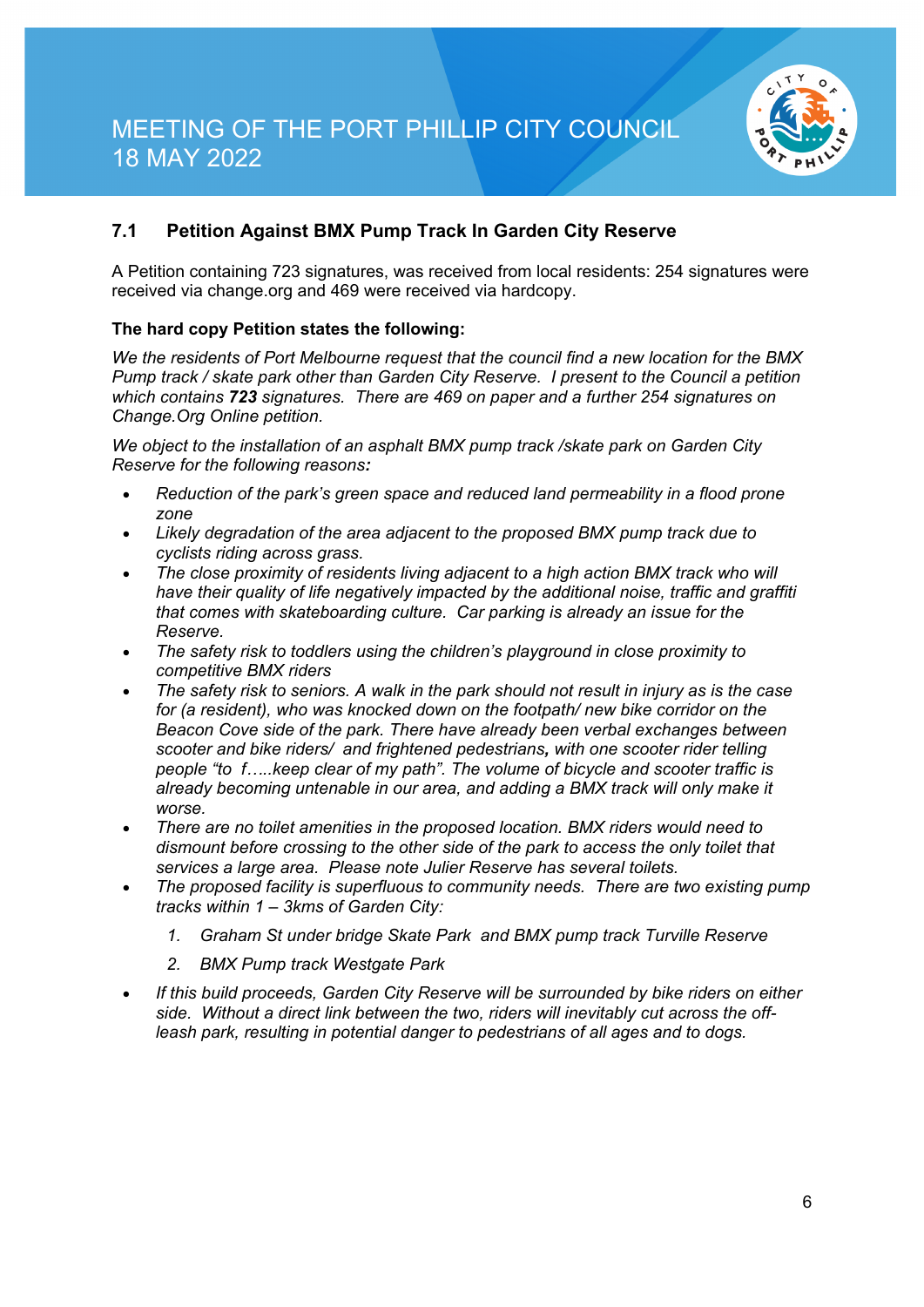

### **The Online Petition includes the following text:**

*A BMX pump track has been proposed for Garden City Reserve, which is a beautiful open "passive" green space used daily for family picnics, dog walkers, solitude seekers and young children playing in the dragon play ground area.*

*As per City of Port Phillip information, "an asphalt track is being proposed to maximise safety and provide a variety of riding opportunities for bike and scooter riders and skateboarders of all abilities."*

*This seems dangerous to promote such a track next to a children's playground. The track is likely to see users riding at high speed, chasing each other in the area, and again this is not conducive near to children playing and family picnics. The track could become a hang out area similar to the skate board park under Graham St.*

*During COVID-19 lockdowns, a local Port Melbourne community built a BMX track at RF Julier Reserve. The track was removed for public safety, and Council received a petition for it to be maintained. In response, Council is proposing to build a BMX pump track within the local area.*

*If you don't want Garden City Reserve to become home to this track, please sign this petition.*

#### **OFFICER COMMENT**

During COVID lockdown, a local community in Port Melbourne built a makeshift BMX track within their local park at Julier Reserve, Port Melbourne. While this track had to be removed for public safety, a petition was received for it to be reinstated on 18 November 2020.

In response to the petition, Council committed to investigating construction of a BMX track within the municipality through the 2021/22 Council Budget, noting community benefits and social connectiveness a BMX track would provide.

Extensive analysis of potential sites and track types was undertaken by officers. The analysis considered different options for location and track types including BMX jumps, BMX racetrack and pump tracks. The highest scoring sites were shortlisted, with Garden City Reserve being the highest ranked and preferred location. The other highest ranked were Fred Jackson, Cyrill Letts and Julier Reserves.

A Have Your Say (HYS) page was published on 23 March 2022 and onsite pop-up sessions were held to provide project information and details on the track type and location being considered, and to give community members an opportunity to ask questions about the project.

This consultation has identified that many members of the community around Garden City are opposed to having the BMX track at this site, which reflects this petition.

The consultation also identified a covenant is affecting part of the Garden City Reserve and precludes the building of the BMX track in the current proposed position.

The terms of the Restrictive Covenant are very specific and restrict the development and use of the land within the Affected Title. The covenant requires that this area only to be used as "lawns and gardens and maintaining the same for use as public reserve".